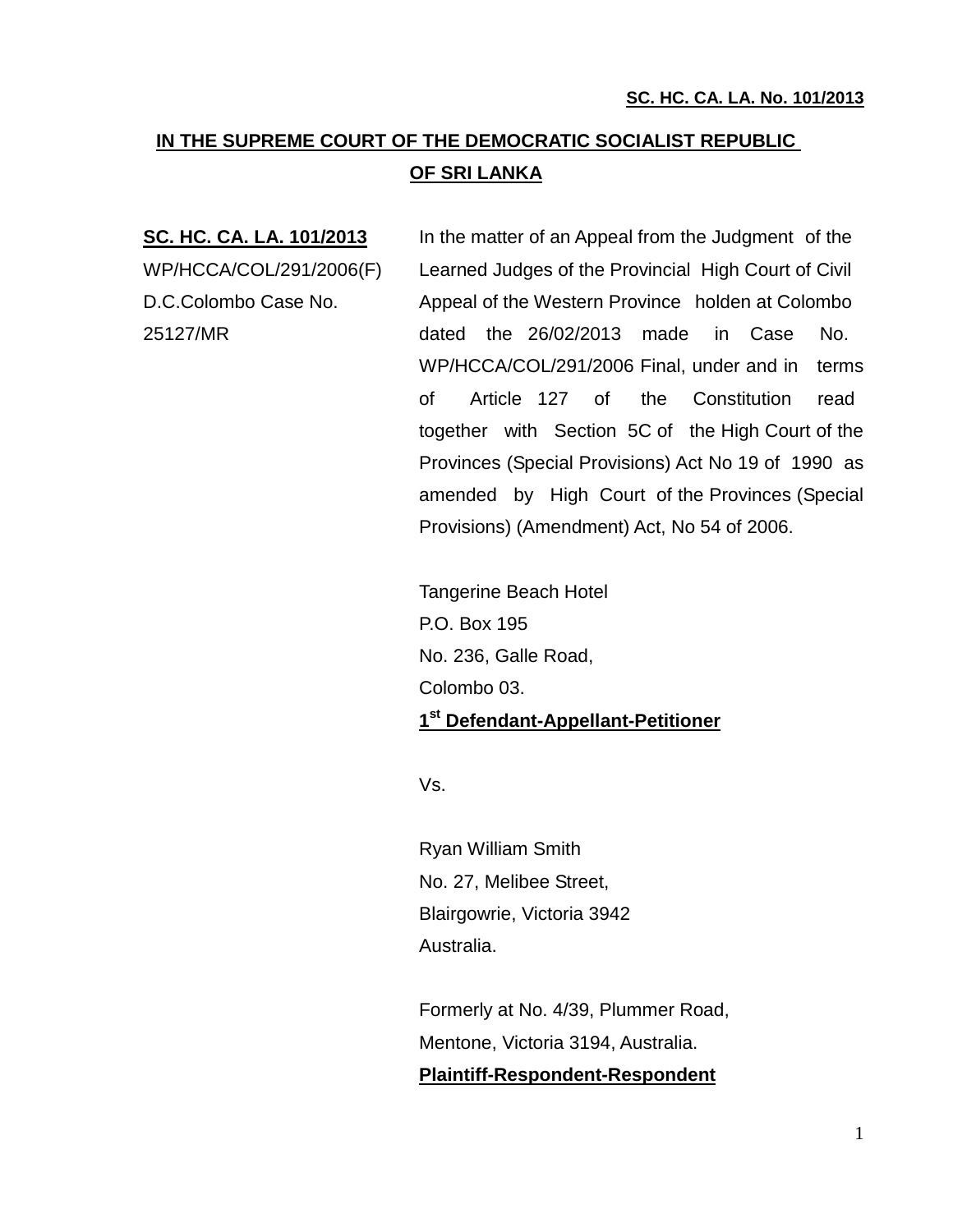1. Mercantile Investments Limited Galle Road, Colombo 03. 2. Maggonage Wimalasena of No. 46, Gemunu Mawatha, Kalutara South, Kalutara. **Defendants-Respondents-Respondents BEFORE : TILAKAWARDANE, J.**

| <b>BEFORE</b>    | л. | <u>IILAKAWARDANE, J.</u>                                           |
|------------------|----|--------------------------------------------------------------------|
|                  |    | MARSOOF, PC, J. &                                                  |
|                  |    | DEP, PC, J.                                                        |
| <b>COUNSEL</b>   | ÷  | Romesh de Silva PC with Harsha Amarasekera for the 1 <sup>st</sup> |
|                  |    | Defendant-Appellant-Petitioner.                                    |
|                  |    | Avindra Rodrigo with M.P. Maddumabandara for the Plaintiff-        |
|                  |    | <b>Respondent-Respondent.</b>                                      |
| <b>ARGUED ON</b> | ÷  | 30.07.2013.                                                        |
|                  |    |                                                                    |
|                  |    |                                                                    |

**DECIDED ON : 18.11.2013**

#### **Tilakawardane J:**

An application for Leave to Appeal before this Court was made by the  $1<sup>st</sup>$  Defendant – Appellant – Petitioner (hereinafter referred to as the Petitioner) and the matter appeared before this Court on 30.07.2013. The appeal was against the decision of the Provincial High Court of Civil Appeal of the Western Province which delivered judgment on 26.02.2013.

It is the opinion of this Court that the following two questions of law that were raised for leave to appeal require the consideration of this Court.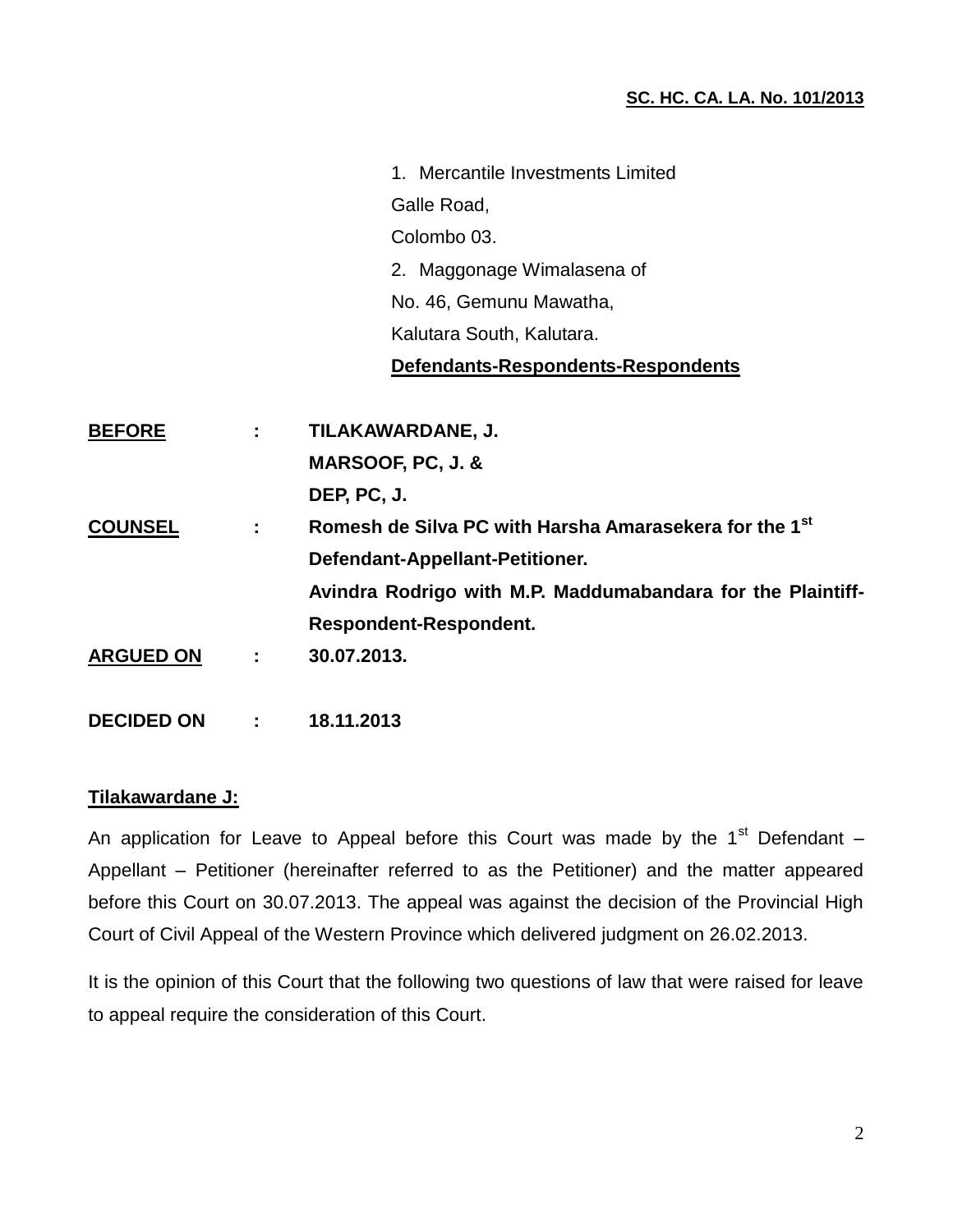- 1. Whether the Provincial High Court of Civil Appeal of the Western Province had misdirected itself when they held the Petitioner vicariously liable for the actions of the 3<sup>rd</sup> Defendant.
- 2. Whether the Provincial High Court of Civil Appeal of the Western Province had misdirected itself when it failed to take cognizance of the fact that the documents marked by the Plaintiff – Respondent – Respondent (hereinafter referred to as the Respondent) were admitted into evidence subject to proof and were allegedly not proven.

The facts that precede this appeal are as follows. The Respondents in the above captioned cases were three males: a father, a son and the brother of the father. The three passengers were being driven in vehicle number 65-2938 at the time of the accident. The said vehicle collided with train number 506 which was travelling from Colombo to Galle. The accident occurred at the Paunangoda Road rail at Hikkaduwa. The Petitioner of this case is the legal owner of the said vehicle.

The first issue that requires the consideration of this Court is whether there is a vicarious liability that falls on the part of the Petitioner, arising out of the actions of the driver, the  $3<sup>rd</sup>$ Defendant. It is submitted by the Petitioner that there is no vicarious liability that falls on him due to the fact that the 3<sup>rd</sup> Defendant was not an employee of the Petitioner and was hence not within his control.

The Petitioner asserts that the 3<sup>rd</sup> Defendant is not his employee and that hence he is not liable vicariously for his actions. The Petitioner quoted the recent case of **Krishnan Nalinda Priyadarshana v Kandana Arachchcige Nilmini Dhammika Perera** (case no. SC. Appeal 67/2012 decided on 14.06.2013) in which **Wanasundara J** stated as follows:

*"In the instant case, the driver who drove was the employee of the owner of the lorry. The driver's wrongful act was done within the act of driving which he was employed to perform by the owner of the lorry. Even if the wrongful act was unauthorized by the employer and criminal*  in nature, the employer is vicariously liable for the employee's action, thus making the *employer bound to pay damages caused by the employee."*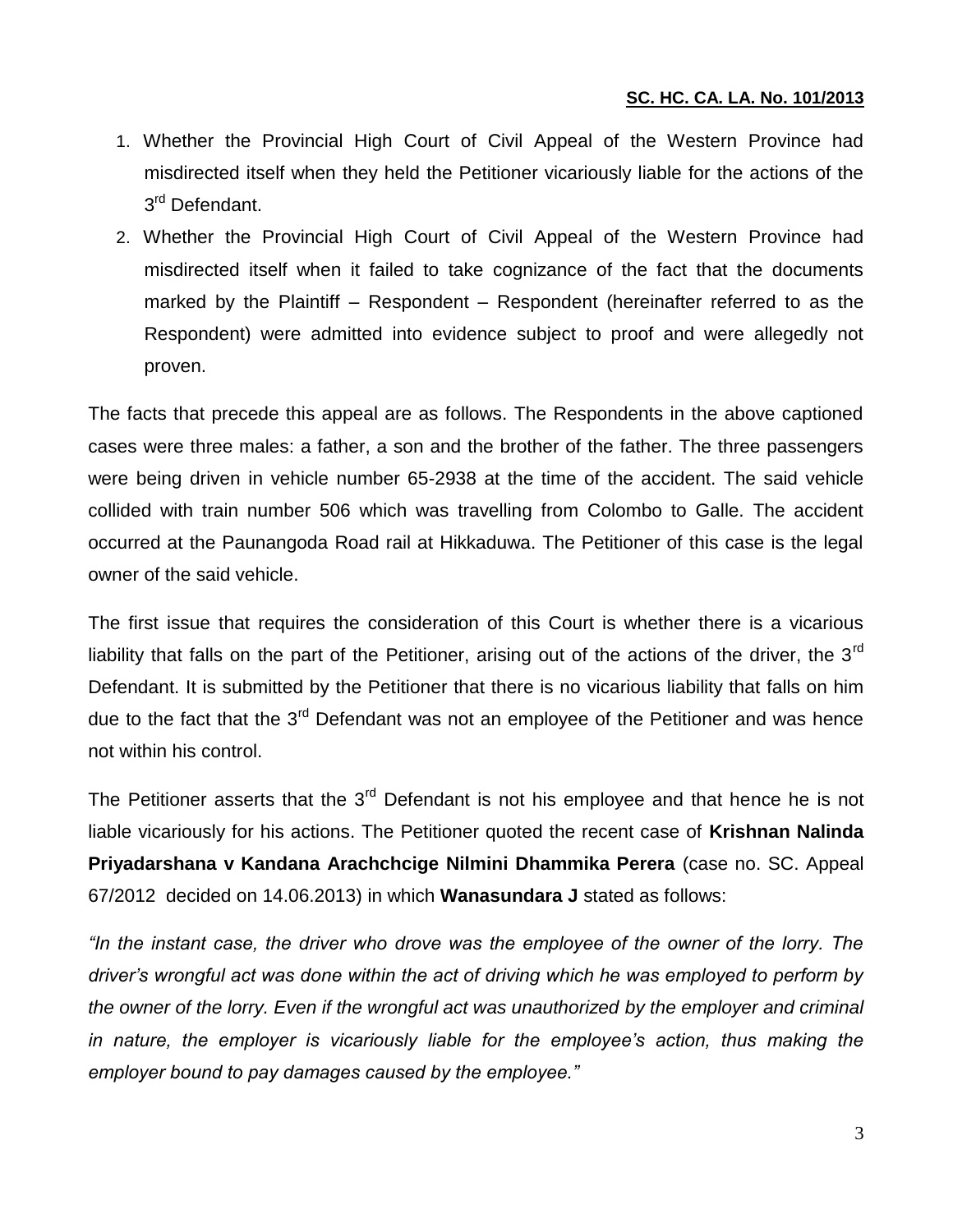The Petitioner further quoted the judgment on the **General Principles of Vicarious Liability in Tort** as laid down by **Salmond** in **"Law of Tort" 1907** which further clarifies the issue of the liability only falling upon an employer of the driver. The Petitioner also quoted cases such as **Ellis v Paranavitana** *58 NLR 373* and **Rafina and Another v The Port (Cargo) Corporation and Another** (1980)*2 SLR 189* both of which establish that the Sri Lankan Courts have previously decided that vicarious liability only falls upon the employer when there is a direct nexus between the employer and the employee. It is the assertion of the Petitioner that such a nexus does not exist between himself and the  $3<sup>rd</sup>$  Defendant. The Petitioner alleges that in order to find him vicariously liable for the action of the  $3<sup>rd</sup>$  Defendant the corporate veil must be lifted and that such an action by the Court would be contrary to the concept of "distinct legal entity" as created by the **Companies Act No. 7 of 2007**.

Conversely, it is the position of the Respondent that the Petitioner, as the lawful owner of the vehicle is vicariously liable for the actions of the ultimate user of the vehicle. Abundant case law affirms this position and this Court is inclined to agree with this assertion. The case of **Jafferjee v Munasinghe** *51 NLR 313* saw **Jayatileke J** cite the English case of **Chowdhary v Gillot** *2 A.E.R 541* which states that:

*".. if a person lends his car to another, prima facie he does not place the driver under the*  control of the borrower, and the borrower does not become liable for the negligence of the *driver."*

Similarly, in the American case of **Seattle v Stone** *410P.2d 583.* **Weaver J** held that there is a prima facie responsibility that falls upon the registered owner of a vehicle. This prima facie responsibility can be rebutted by the owner if he is able to present evidence to the contrary to the Court. The provisions for such a rebuttal are found in **Section 214 (2) (b) (ii)** of the Motor **Traffic Act No. 14 of 1951** which states as follows:

".. *Provided, however, that- the owner, if he was not present in the motor vehicle at the time of such contravention, shall not be deemed under paragraph (b) to be guilty of an offence under this Act, if he proves to the satisfaction of the court that the contravention was committed*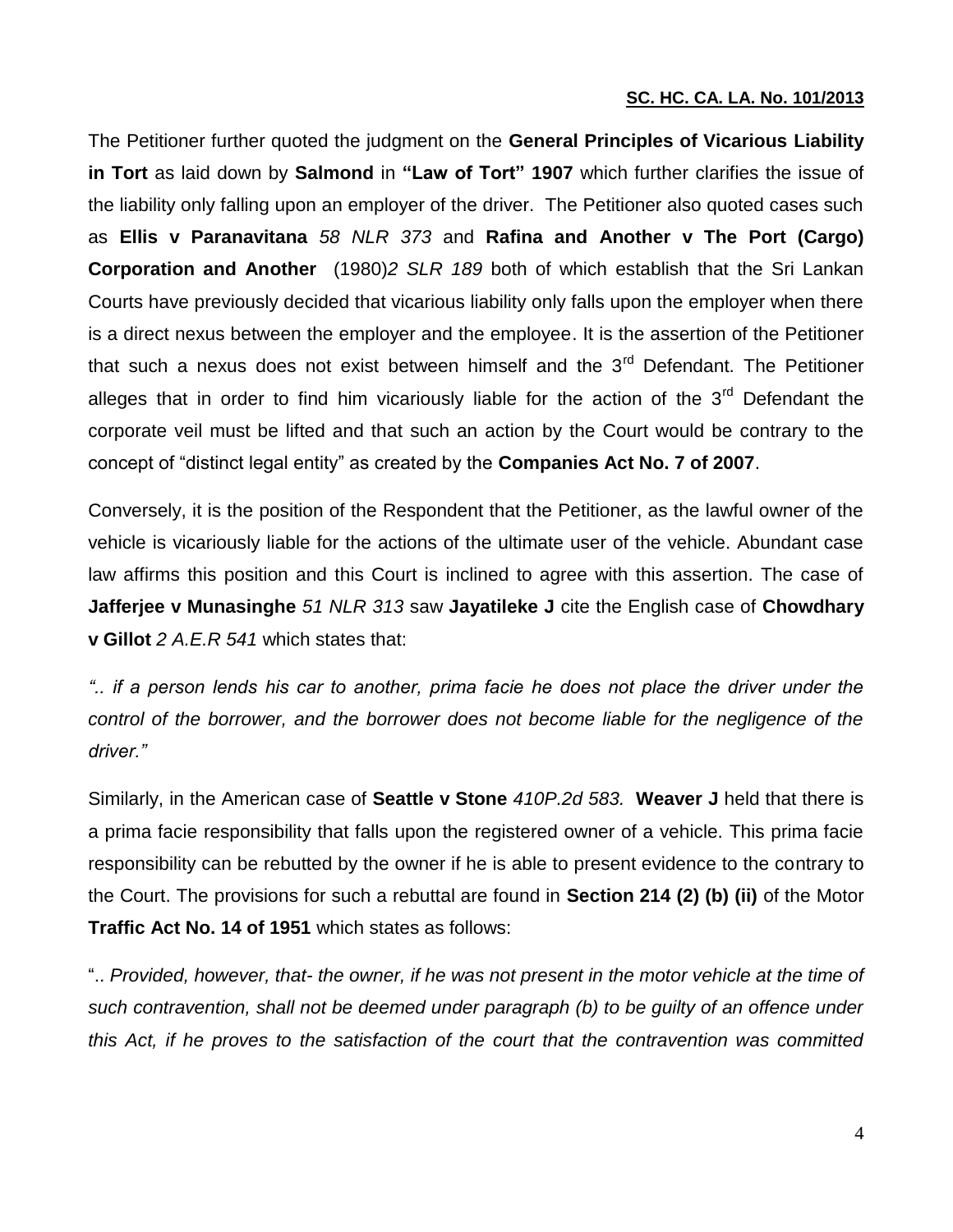*without his consent or was not due to any act or omission on his part or that he had taken reasonable precautions to prevent such a contravention."*

The view of **Rolfe B** in the case of **Reedie v The London and North Western Railway Company**(*1849)4Exch244, 154ER01201* was reaffirmed by **Rix LJ** in the recent case of **Viasystems (Tyneside) Ltd v Thermal Transfer (Northern) Ltd** *(2006) QB510,529* where liability was imposed on the employer on the basis that:

*"Those who set in motion and profit from the activities of their employees should compensate those who are injured by such activities even when performed negligently."*

This principle was taken up by **Gratiaen J** in the case of **T. H. I. De Silva v Trust Co Ltd** *55 NLR 241.* It was held that despite the fact that the owner was not in the vehicle, the fact that he had delegated the task of driving the car to another for his own purposes, gives rise to vicarious liability of the owner. A similar view was set out by the English Judge **Denning J** in the case of **Ormrod v Crossville Motor Services Ltd** *(1953)2AER 755* in the following words:

*"The law puts an especial responsibility on the owner of a vehicle who allows it to go on the road in charge of someone else, no matter whether it is his servant, his friend, or anyone else. If it is being used wholly or partly on the owner's business or for the owner's purposes, the owner is liable for any negligence on the part of the driver."*

The applicability of this opinion to Sri Lankan law was affirmed in the case of **Ellis V Paranavithana** *58NLR 373*.

The ability to disprove this responsibility was discussed by **Streatfield J** in the case of **Samson v Aitchison** *AC 488* as follows:

*"where the owner of the vehicle, being himself in possession and occupation of it, requests or allows another person to drive, this will not itself exclude his right and duty of control; and therefore, in the absence of further proof that he has abandoned that right by contract or*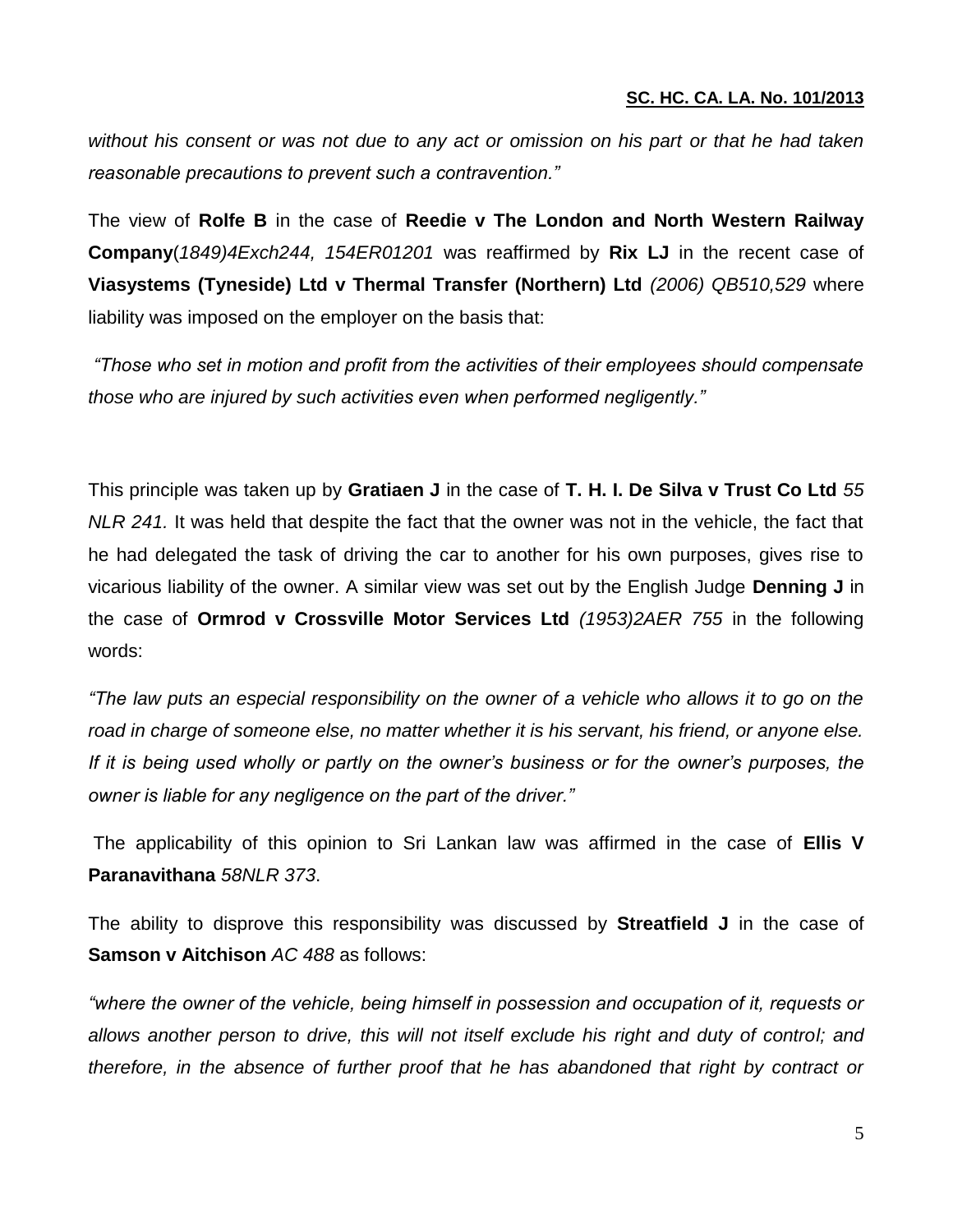*otherwise, the owner is liable as principal for damages caused by the negligence of the person actually driving."*

Moreover, **Section 214(2)(b)** of the **Motor Traffic Act No. 14 of 1951** imposes prima facie liability for an accident on the driver and the owner of the vehicle. Subsection (b) reads as follows:

"*the driver and the owner of the motor vehicle shall also be guilty of an offence under this act, notwithstanding that a duty or prohibition, or the liability in respect of such contravention is not expressly imposed by such provision or regulation on the driver or the owner:."*

Accordingly, there is a statutory liability on the part of the owner with regards to damages that arise in the operation and use of his vehicle.

Hence, it is the opinion of this Court that the Petitioner has not adduced any evidence in order to establish that it has abandoned its right or authority to control the driver at the time that the said events unfolded as per **Section 214(2) (b) (ii)** as stated above. In fact the Petitioner, in vide page 21, on the 23<sup>rd</sup> of February 2006, adduced evidence in order to establish that it plays an active role in the selection of the drivers of its vehicle.

It has also been called into question before this Court as to whether the Petitioner, Tangerine Beach Hotel, has sufficient interest in the duties of the driver so as to be held liable for his action although, the 3<sup>rd</sup> Defendant, the driver, is an employee of Tangerine Tours Limited, it transpired in evidence that the Petitioner and Tangerine Tours Limited despite being distinct legal entities, share a common chairman, common directors and that they own shares in each other's companies and maintain a close relationship with each other. Hence, despite the fact that the contract of employment for the driver was provided for by Tangerine Tours Limited, sufficient evidence has been adduced in order to establish interest as well as proximity between the driver and the Petitioner.

The issue that was raised with regards to the evidence that was adduced by the Respondent was that the documents marked "P1", "P2" and "P3" were allegedly entered into evidence subject to proof by the Respondent. The Petitioners have objected to the validity of the said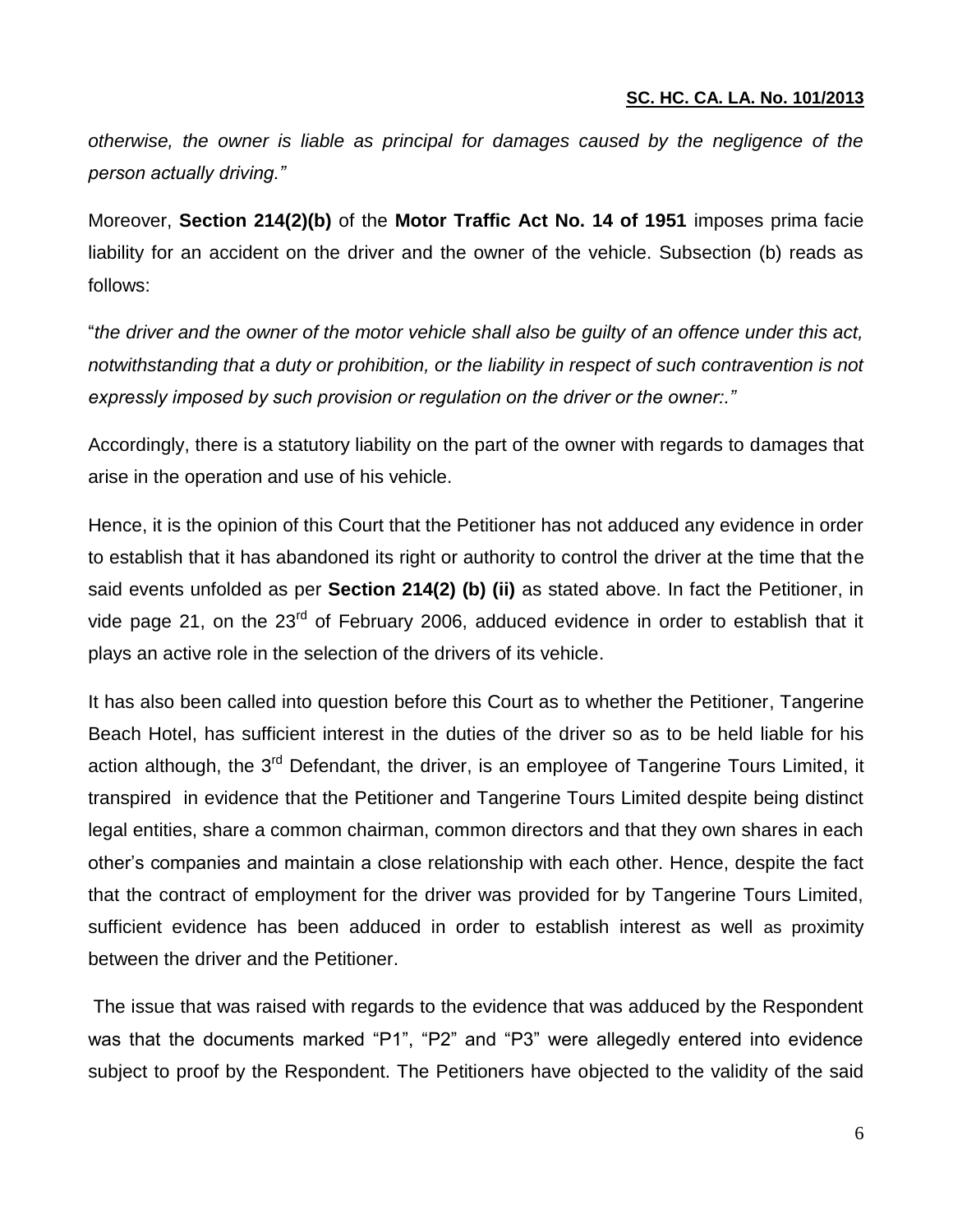documents on the basis that they were not proven and hence are not admissible in evidence in these cases. Furthermore, it is alleged by the Petitioner that the failure of proof by the Respondent should bar the judges from taking the said evidence into consideration. The evidence mentioned by the Petitioner is evidence that include medical reports from doctors in Australia indicating the condition of the passengers in the vehicle, that is, the three Respondents in the above captioned cases.

The law relating to the admissibility of evidence is laid down in **Section 154** of the **Civil Procedure Code**. The section states:

"*every document or writing which a party intends to use as evidence against his opponent must be formally tendered by him in the course of proving his case at the time when its contents or purport are first immediately spoken to by a witness, id I is an original document already filed in the record of some action, or the deposition of a witness made therein, it must previously be procured from that record by means of and under an order from, the court. if it is a portion of the pleadings, or a decree or order of court made in another action, it shall not generally be removed therefrom, but a certified copy here of shall be used in evidence instead."*

The explanation of the section further elaborates that:

"*If the opposing party does not, on the document being tendered in evidence, object to its*  being received, and if the document is not such as is forbidden by law to be received in *evidence, the court should admit it."*

The Petitioner alleges that the documents were objected to upon their admission to evidence; however, this Court has not been provided with adequate evidence of such an objection nor has it been specifically stated as to what the basis of the objection is. The law on the matter has been laid down with great clarity in the case of **Silva v Kindersley** *(1914). 18 N. L. R. 85*  where the Court held that in a civil suit, when a document is tendered in evidence by one party and is not objected to by the other, the document is deemed to constitute legally admissible evidence as against the party who is sought to be affected by it. Furthermore, in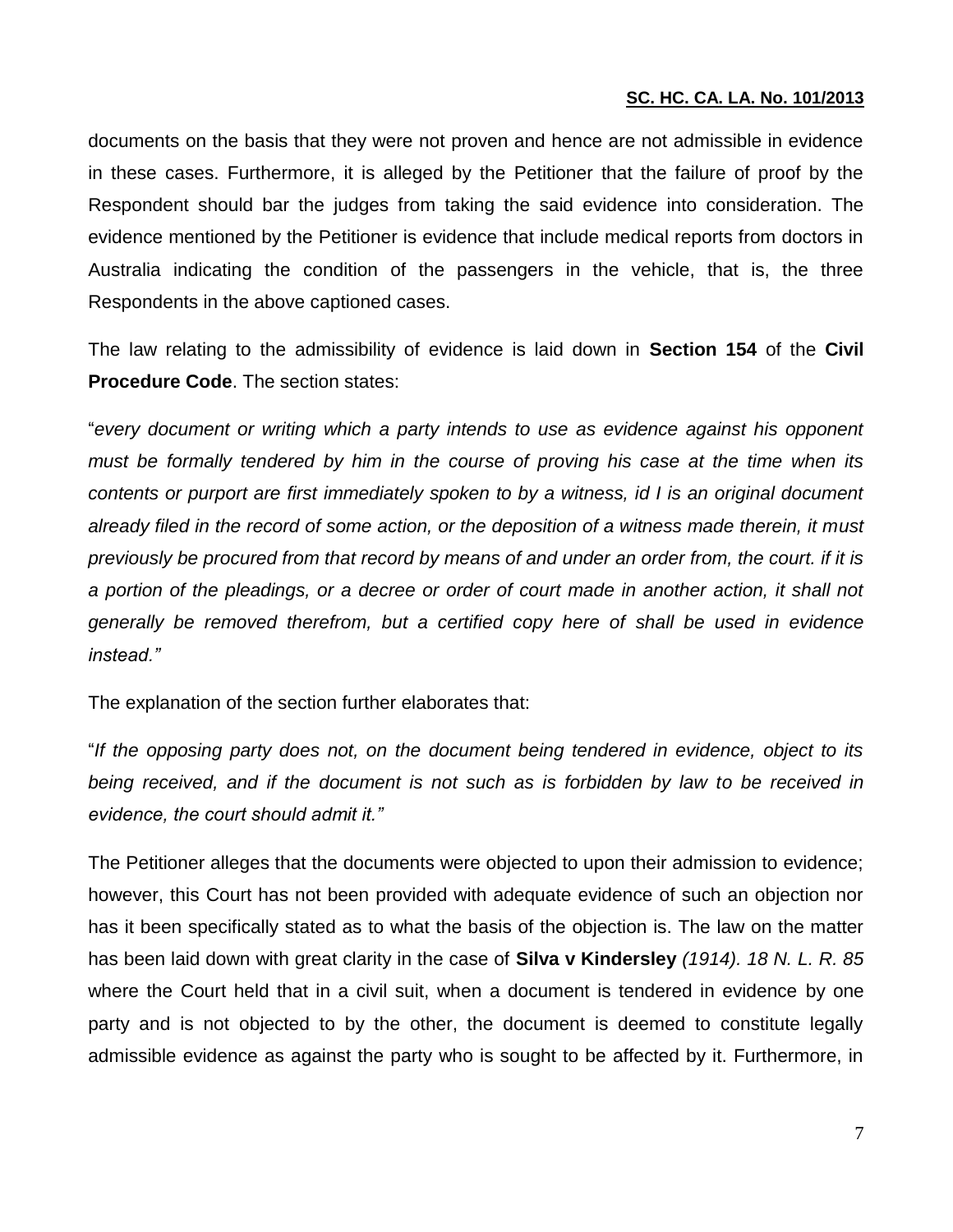the case of **Sri Lanka Ports Authority and Another v Jugolinija – Boat East** *[1981] 1 Sri LR 18* **Samarakoon CJ** held that:

*"If no objection is taken when at the close of a case documents are read in evidence they are evidence for all purposes of the law. This is the curses curiae of the original courts."*

Similar views were taken in cases such as **Cinemas Ltd v Soundararajam** *1988 (2) SLR 16* and **Balapitiya Gunanandana Thero v Talalle Mettananada Thero** *1997 (2) SLR 101.* 

The Respondents tendered the documents into evidence on 07.06.2004 subject to proof and proved the grievous injuries suffered by him during the course of presenting the evidence. There is no evidence to the satisfaction of the Court that suggests that an objection was made in the first instance by the Petitioner.

The only available question then is whether the objection to the documents can be made upon appeal. In the Privy Council decision of the case of **Shahzadi Begam v Secretary of State for India** *(1907) 34 Cal 1059*, it was held that it was too late for an objection with regards to the admissibility of evidence of a document to be raised on the appeal. Such an objection may only be raised if the issue was called into question in the first instance. This view was upheld by **Hutchinson CJ** in **Sangarapillai v Arumugam** *(1909) 2 Leader 161* as well as in the case of **Siyadoris v Danoris** *42 NLR 311.* 

Hence, this Court feels that it would be contrary to law and judicial precedent to allow the Petitioner to call into question the validity of evidence that has already been admitted.

Furthermore, the Petitioner has not specified the grounds on which the evidence is being called into question, nor have they provided this Court with a reasonable basis on which they object to the admissibility of the evidence. Additionally, this Courts draws attention to the evidence that has been adduced in vide page 304-309, which are the Bed Head Tickets of the Respondent. The evidence corroborates the statements contained in the doctor's report in the evidence that has been objected to by the Petitioner.

**Section 3** of the **Evidence Ordinance** defines the word "proved" as: